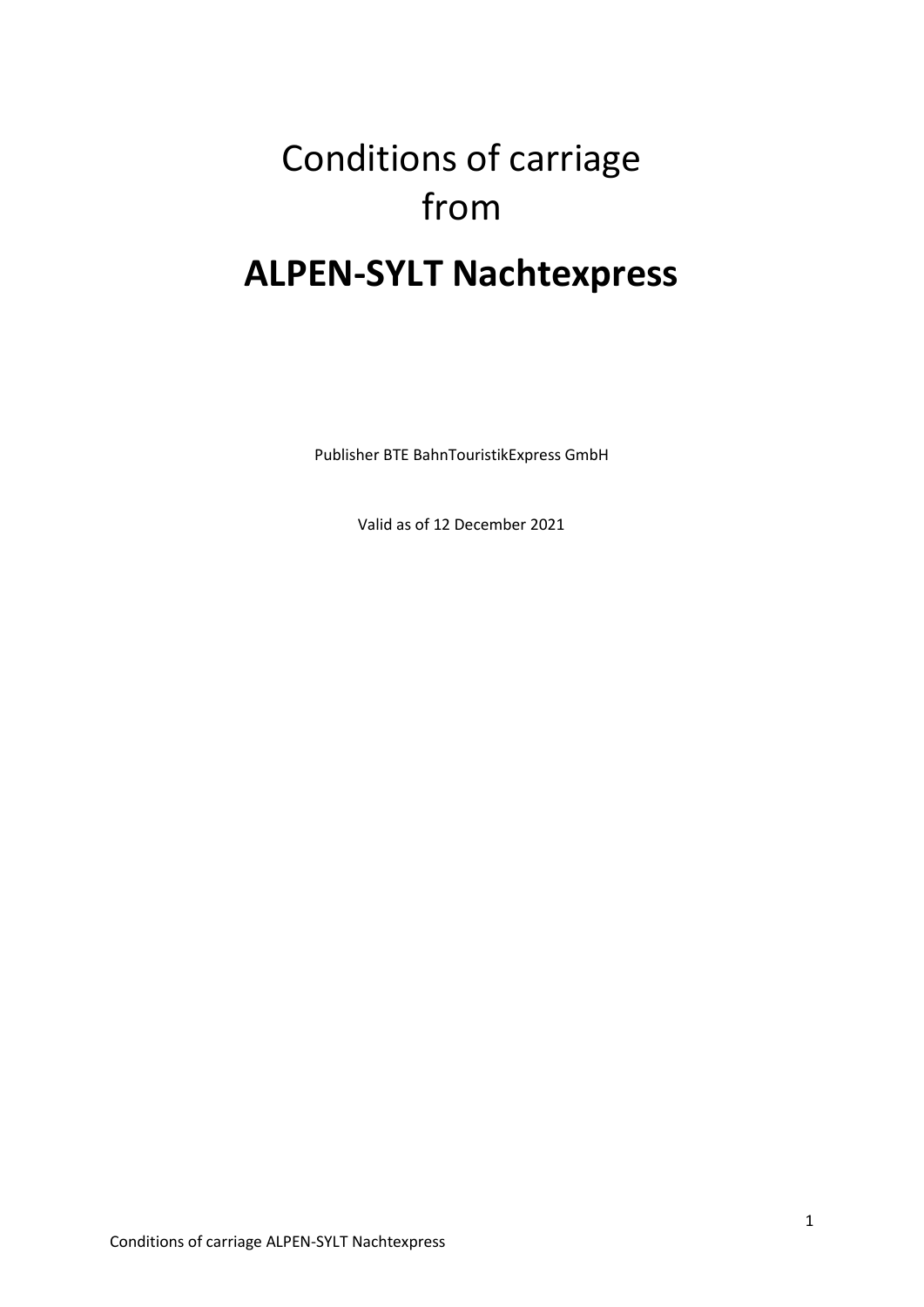# Table of contents

| 1.  |  |
|-----|--|
| 2.  |  |
| 2.1 |  |
| 2.2 |  |
| 2.3 |  |
| 2.4 |  |
| 2.5 |  |
| 3.  |  |
| 3.1 |  |
| 3.2 |  |
| 3.3 |  |
| 3.4 |  |
| 4.  |  |
| 4.1 |  |
| 4.2 |  |
| 4.3 |  |
| 4.4 |  |
| 5.  |  |
| 5.1 |  |
| 5.2 |  |
| 6.  |  |
| 6.1 |  |
| 6.2 |  |
| 6.3 |  |
| 7.  |  |
| 8.  |  |
| 8.1 |  |
| 8.2 |  |
| 8.3 |  |
| 9.  |  |
| 10. |  |
| 11. |  |
| 12. |  |
| 13. |  |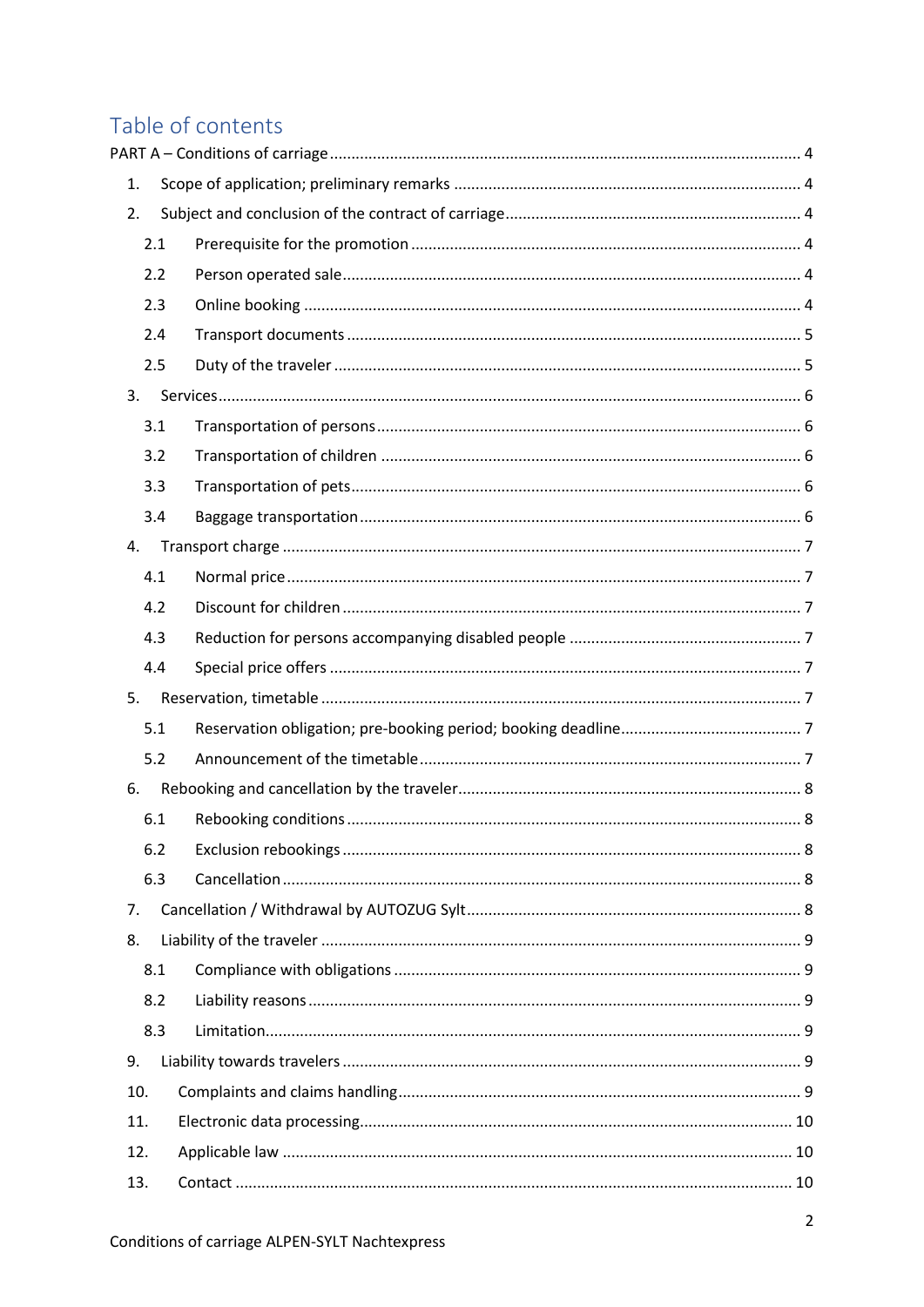|--|--|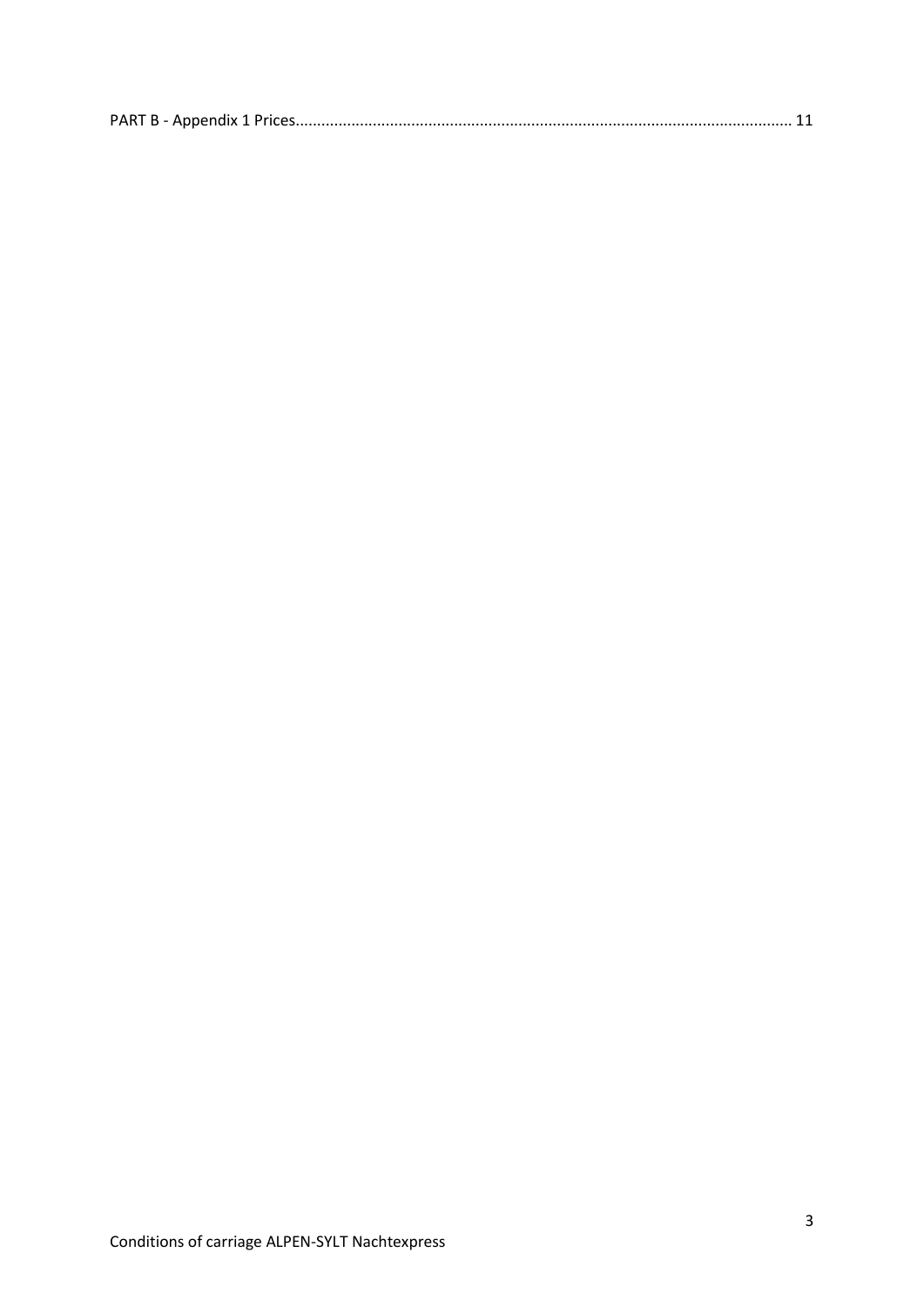### <span id="page-3-0"></span>PART A – Conditions of carriage

#### 1. Scope of application; preliminary remarks

<span id="page-3-1"></span>The conditions of carriage for the use of the Alpen-Sylt Nachtexpress ("NEX") of BTE BahnTouristikExpress GmbH ("BTE") apply to the carriage of passengers as well as the carriage of pets, bicycles, hand luggage and bulky luggage.

If and to the extent that these Conditions of Carriage are the subject of an approval pursuant to Section 12 of the AEG, such approval shall relate only to domestic traffic in Germany.

#### <span id="page-3-2"></span>2. Subject and conclusion of the contract of carriage

#### 2.1 Prerequisite for the promotion

<span id="page-3-3"></span>The prerequisite for carriage is the prior conclusion of a contract of carriage. In it, the passenger accepts the conditions and prices of the NEX tariff. Unless otherwise stipulated, the purchase of a ticket is equivalent to the conclusion of a contract of carriage. Through the contract of carriage, BTEundertakes to transport passengers as the contractual carrier. The content of the contract with the day of travel, but with the exception of the minute travel times, is thereby documented in the tickets issued by the carrier and, if the carriage and compartment number have not yet been determined, booking confirmations (transport documents). The contract of carriage is personal and nontransferable.

The indication of name, address, telephone number, e-mail address of the traveler as well as the number of accompanying persons and pets is required. The personal data will be processed in accordance with the statutory provisions. This data may be passed on to our payment service provider for the purpose of credit assessment and payment processing. With the booking confirmation and the ticket, the traveler will immediately receive information on data protection in accordance with Art. 13 GDPR (including the person responsible, duration of storage, rights of data subjects, supervisory authority). During the booking process, in the case of online booking, all data is protected by an encrypted online connection (https) between the traveler's device and the connected server. Due to the technical characteristics of the Internet, it is not possible to guarantee the availability of all booking modules at all times. If the carriage and compartment number have not yet been determined, a booking confirmation will first be handed over or sent. The ticket will be sent at the latest one day before departure. The travel times can still change within minutes between the date of purchase and the day before departure.

#### 2.2 Person operated sale

<span id="page-3-4"></span>In case of booking in a person-operated sales point (travel agencies and other sales agencies), the contract is concluded in the sales point. The ticket is handed over at the point of sale, if necessary only after payment of the deposit or full payment for the booked services. If the carriage and compartment number have not yet been determined, a booking confirmation will be handed over first. The ticket will be sent by e-mail at least one day before departure. The travel times can still change within minutes between the date of purchase and the day before departure.

#### 2.3 Online booking

<span id="page-3-5"></span>In the case of online booking or booking via customer service by phone, the contract is concluded with a click on the button "binding booking" or with a corresponding declaration by the traveler on the phone. In these cases, payment is due immediately and in full, a deposit is not possible. Payment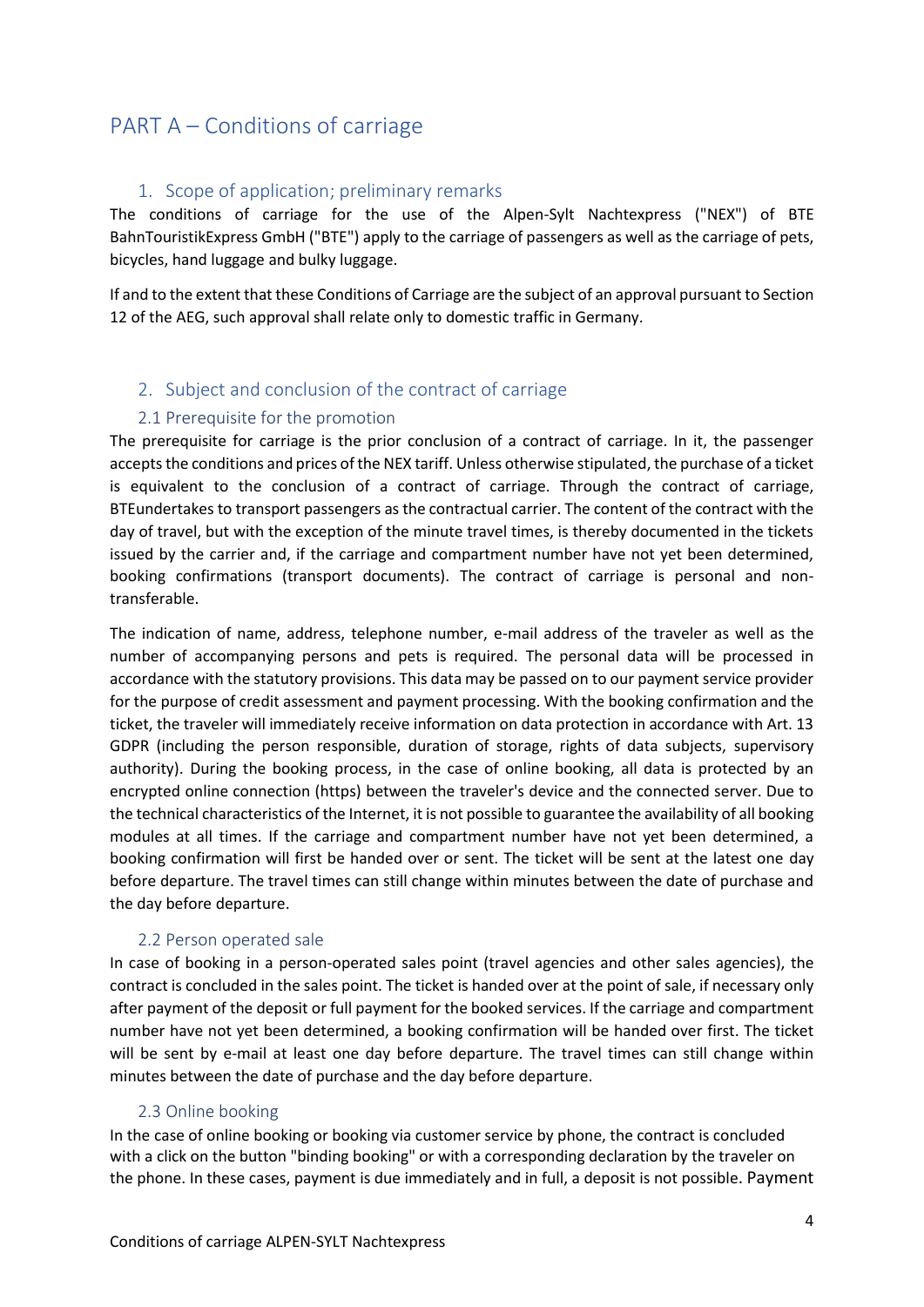is possible by credit card (Visa, Mastercard and American Express), Sofort-Überweisung, Giropay, Apple Pay and Google Pay. The transport documents will be sent to the travelers by e-mail as soon as the payment has been made.

#### 2.4 Transport documents

<span id="page-4-0"></span>The transport documents will only be handed over to the passenger after full payment of the fare and must be presented at any time upon request by the staff of AUTOZUG Sylt. The period of validity of the transportation documents is determined by the reservation dates indicated on the documents. The reservations are only valid on the designated travel day for the booked train.

The passenger undertakes not to alter or resell the transport documents. Altered or resold tickets do not entitle the passenger to travel by train. When concluding a contract with travel agents, etc., a right to resell may be agreed in a dedicated manner.

The transport documents, on which the reservation details - travel dates, booked extra services - are noted in each case, must either be printed out or stored on a mobile device (smartphone, tablet computer, etc.) in such a way that they can be presented at the ticket inspection on or in the train.

#### 2.5 Duty of the traveler

<span id="page-4-1"></span>The passenger is obligated to truthfully and correctly provide the personal data required for booking a trip with the NEX and the number of persons traveling with them. If this information is incorrect, BTEmay refuse to carry passengers and in this case the passenger may not assert any claims for reimbursement or damages. After receipt of the documents, the passenger must check the transport documents for their correctness. The passenger will be informed about the probable travel times during the booking process or printed on the transport documents. Due to possible changes in travel times at short notice in the range of minutes of up to one hour at the most, the passenger is requested to provide contact details when booking, via which he/she can be reached until the respective departure or can receive current transport documents with carriage sequence and travel times from BTE- generally this is the e-mail address.

Persons who pose a threat to the safety and order of the operation or to the safety of fellow passengers, or who do not follow the instructions of the railroad staff, may be excluded from carriage. They have no right to reimbursement of the ticket price.

Additional requirement for transportation of passengers in the NEX includes the observance of 3G rule: All persons older than 12 years must be vaccinated, recovered, or tested (a negative PCR or a negative rapid antigen test no more than 48 hours old). Passengers will need to present the verification at the check-in in the train. BTEmay refuse to carry passengers with no (valid) verification and in this case the passenger may not assert any claims for reimbursement or damages.

When tickets are checked by the staff on the train, the personal data are checked on the basis of the transport documents to be presented by the passenger and an official photo ID. In case of misuse, the passenger is transported without valid transport documents. In this case, the passenger will be charged an increased fare (in the amount of double the fare, for the respective date of travel, but not less than 60.00 €). In addition, abuse will be brought to criminal charges and the passenger will be blocked for further bookings.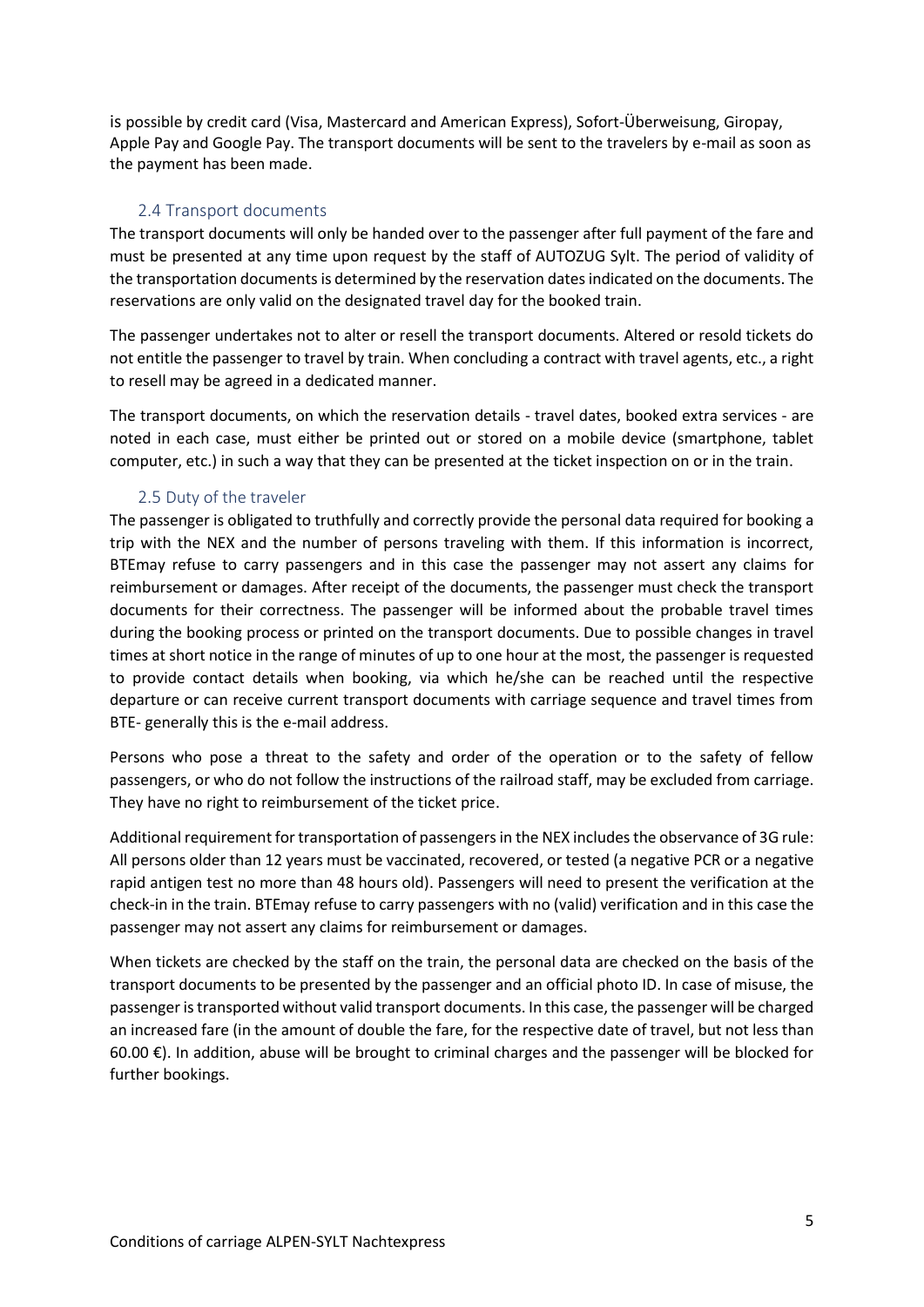#### <span id="page-5-0"></span>3. Services

#### 3.1 Transportation of persons

<span id="page-5-1"></span>BTEtransports passengers. The transport is carried out only within the limits of available seats. BTEreserves seats for passengers in seating, couchette and sleeping cars in the NEX. Trains with different types of occupancy, e.g. in the context of possible cooperation trains, will be specially indicated. In seating and couchette cars, both single seat bookings and compartment bookings are offered.

For single occupancy reservations in the couchette car, the compartment occupancy is up to 6 persons traveling independently. In the case of compartment bookings for sole use, the compartment can be occupied by up to 5 persons traveling with the passenger. Excluded are the wheelchair accessible couchette compartments, which are only occupied by up to 2 persons. In sleeping cars, only compartment bookings are offered. A sleeping car compartment can be occupied by up to 2, 3 or 4 persons, depending on the design of the sleeping car. Smoking is not permitted throughout the NEX.

#### 3.2 Transportation of children

<span id="page-5-2"></span>Children are defined as persons up to and including 14 years of age. Children may travel in the NEX only when accompanied by an adult.

#### 3.3 Transportation of pets

<span id="page-5-3"></span>Live pets up to the size of a large dog, which are not dangerous and can be accommodated in the compartment, can be taken on the NEX for sole use only if a compartment is occupied. In this case, two animals are allowed per compartment booking. For the increased cleaning effort, a charge will be made per route and per animal in accordance with Appendix 1 Prices. With the exception of guide dogs and assistance dogs for the blind within the meaning of Section 228 (6) No. 2 of the German Social Code IX, dogs must wear a muzzle outside the booked compartment. All but the aforementioned animals, as well as animals with contagious diseases, are excluded from carriage. For hygienic reasons, animals are not allowed to use the bed, couchette and seating areas. Animals are not allowed in carriages with catering facilities, with the exception of guide dogs and assistance dogs for the blind.

#### 3.4 Baggage transportation

<span id="page-5-4"></span>The passenger is responsible for compliance with customs and administrative regulations and obligations of his carried luggage. Excluded from carriage as hand luggage or carry-on luggage are items and substances that are likely to disturb or injure fellow passengers or damage the carriage. In particular, dangerous substances and objects, firearms, explosive and flammable substances and objects, flammable, toxic, radioactive, corrosive and infectious substances as well as other dangerous goods in accordance with the Law on the Transport of Dangerous Goods (GGBefG) and the related Dangerous Goods Ordinance for Road, Rail and Inland Navigation (GGVSEB), as well as substances and objects whose transport is prohibited by other legal regulations, are excluded from carriage. However, under the exemption provisions of the Regulations concerning the International Carriage of Dangerous Goods by Rail (RID), matches, lighters, aerosol cans with non-hazardous contents, electronic recording and playing devices, cell phones and portable computers are permitted for personal use. If there is a reasonable suspicion that the passenger is carrying substances or objects excluded from carriage, he or she is obliged to immediately allow the transport company to examine the object or substance in question and, if necessary, to prove that it is harmless. Passengers who fail to comply with this obligation or who are carrying substances or objects that are recognizably excluded may be excluded from carriage or onward carriage without entitlement to reimbursement. Luggage may be taken into compartments during carriage on the NEX.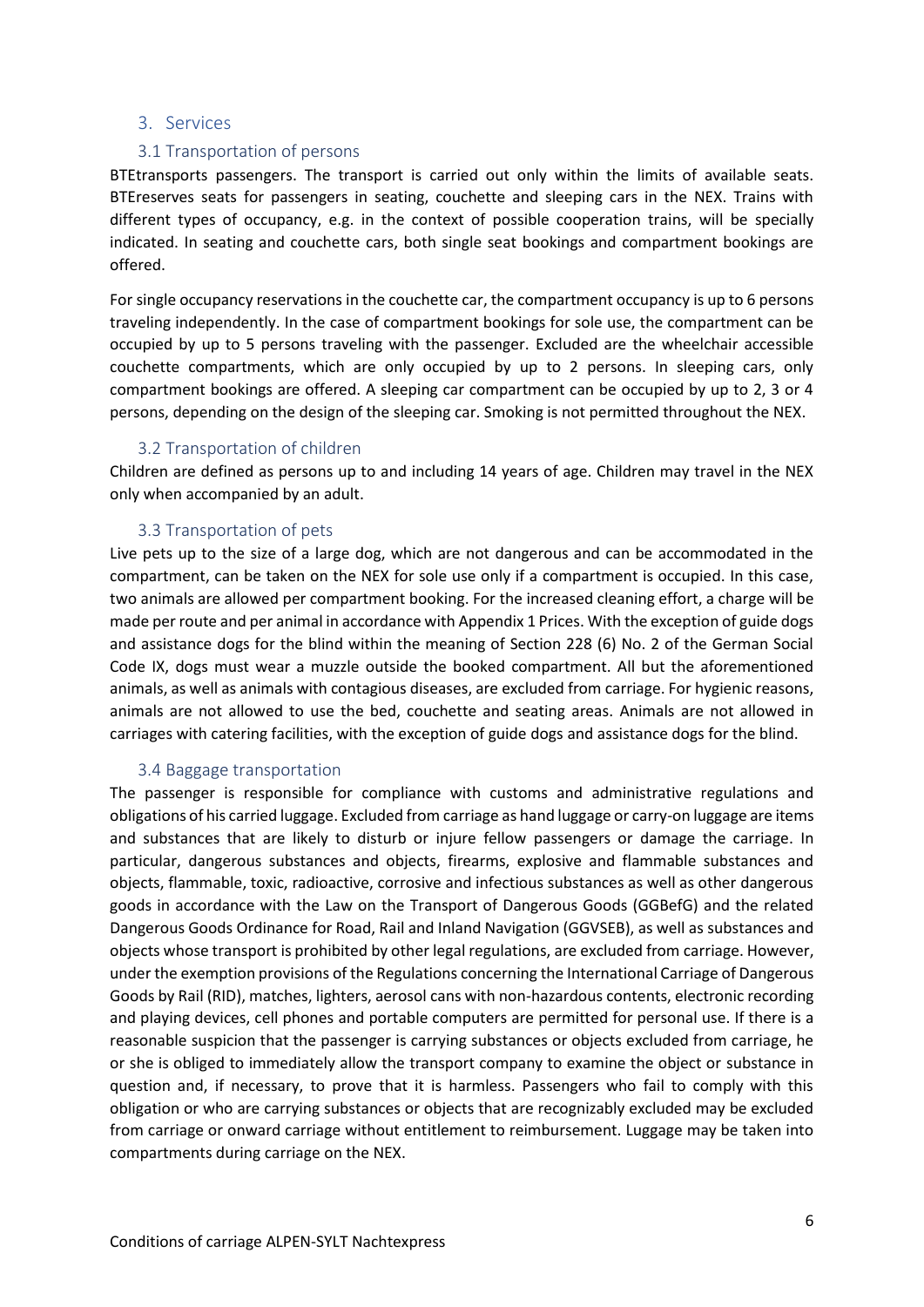Bulky luggage that cannot be carried in the passenger's compartment due to its dimensions (e.g. kiteboard, surfboard, SUP/ISUP, foldable canoes) must be specified when booking. BTEwill transport the bulky luggage in a separate carriage. For the increased effort, a fee will be charged per route according to Appendix 1 Prices.

BTEreserves spaces on the NEX for a maximum of 32 bicycles (including e-bikes) per train in a separate carriage. For the increased effort, a fee per bicycle will be charged according to Appendix 1.

#### 4. Transport charge

<span id="page-6-0"></span>The transportation charge is levied in the form of a distance-independent global price and differentiates between the transportation charge for individual passengers and the booking of compartments.

#### 4.1 Normal price

<span id="page-6-1"></span>The standard fare is the transportation charge for a connection depending on the selected wagon category and the current daily capacity utilization and is based on Appendix 1 Prices.

#### 4.2 Discount for children

<span id="page-6-2"></span>Children are defined as persons up to and including 14 years of age. Children may travel in the NEX only when accompanied by an adult.

Children up to and including 3 years of age travel free of charge on the NEX if they do not have their own seat or couch.

For children up to and including 14 years, half normal price is charged.

No further discount will be granted for compartment bookings.

#### 4.3 Reduction for persons accompanying disabled people

<span id="page-6-3"></span>A necessary accompanying person (characteristic sign B), as evidenced in the disabled person's ID card, is transported free of charge in the couchette or sleeper car on the NEX. Guide dogs and assistance dogs for the blind are carried free of charge.

No further discount will be granted for compartment bookings.

#### 4.4 Special price offers

<span id="page-6-4"></span>"Special Price Offers" and their deviating conditions are listed in Annex 1. Rebooking and cancellation fees remain unaffected.

#### <span id="page-6-5"></span>5. Reservation, timetable

#### 5.1 Reservation obligation; pre-booking period; booking deadline

<span id="page-6-6"></span>Reservations are mandatory for the NEX. In principle, reservations are possible until the departure of the train. In this case, the special obligations in handling the transport documents according to No. 2. are to be observed by the passenger.

#### 5.2 Announcement of the timetable

<span id="page-6-7"></span>The final, binding schedule will be announced at least one day before the departure of the NEX.

Due to short-term changes in the operating schedule, there may be deviations in the journey times in the range of minutes, about which BTEinforms the passengers under the e-mail address deposited with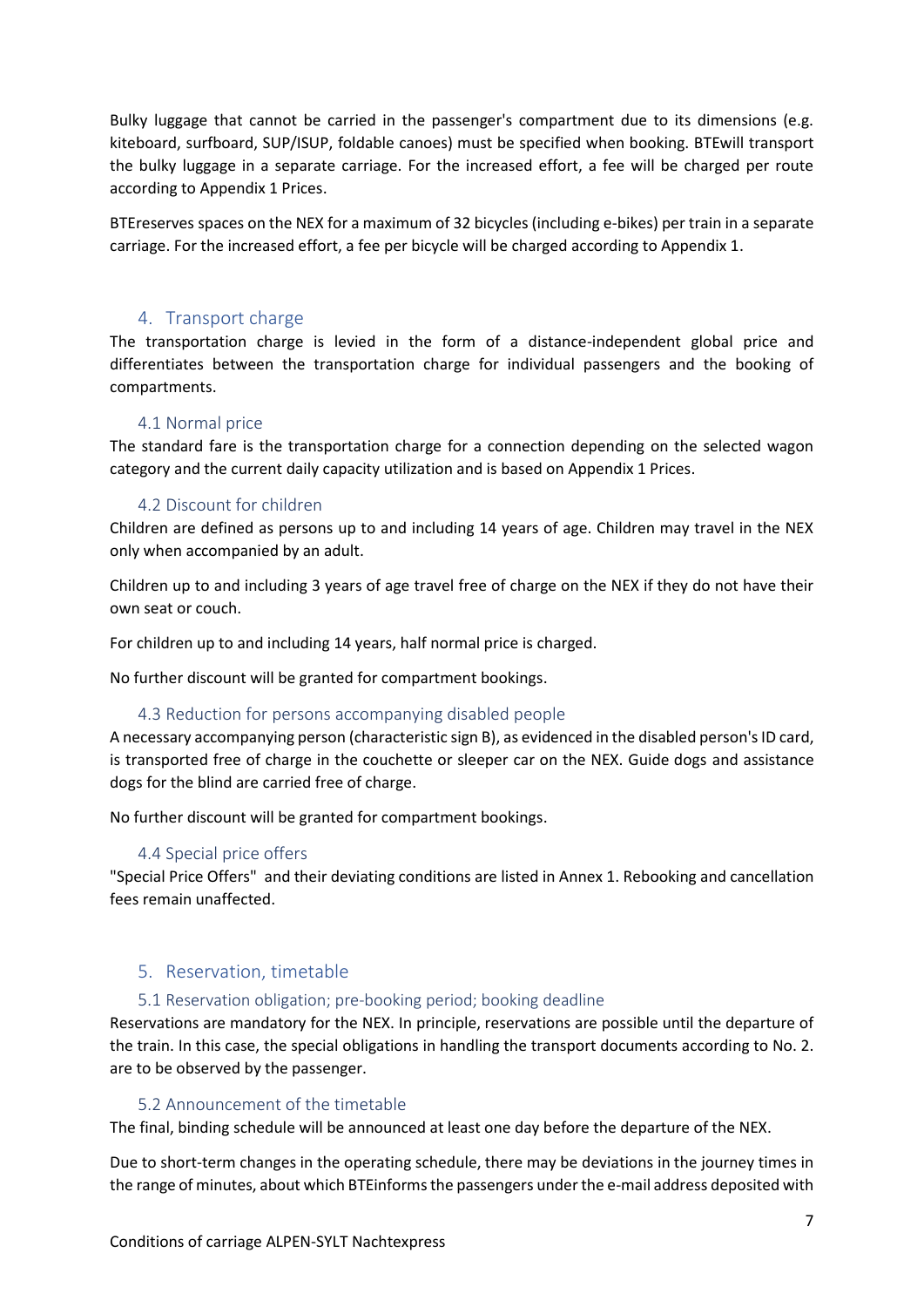the booking. In the case of transport documents, the travel times stated there are provisional and correspond to the status at the time the tickets are issued.

#### <span id="page-7-0"></span>6. Rebooking and cancellation by the traveler

#### <span id="page-7-1"></span>6.1 Rebooking conditions

Rebookings can be made up to 2 days before the booked departure date if seats are available for the alternative travel date. For a rebooking, a processing fee of 50 euros plus any difference to a more expensive travel day will be charged. Changes that reduce the original booked service (e.g. cancellation of compartments) as well as non-commencement of the trip or withdrawal are considered (partial) cancellations..

#### 6.2 Exclusion rebookings

<span id="page-7-2"></span>The rebooking of an already existing booking at the normal price into a booking of "Special Price Offers" is excluded.

#### 6.3 Cancellation

<span id="page-7-3"></span>The passenger is entitled to cancel the contract of carriage at any time until the start of the journey. The cancellation notice must be addressed to BTE(customer service) or the authorized sales office and must be made at least in text form. In the event of cancellation, reasonable compensation for the arrangements made and expenses incurred will be demanded.

Decisive for the calculation of the cancellation fee is the date of receipt of the written notice of cancellation.

In the case of two or more journeys (e.g. outward and return journey), the day of the respective booked start of the journey is decisive for the calculation of the period. If the traveler cancels after the booking has been made up to a period of

- (i) 60 days before the booked start of the journey, he owes 10%.
- (ii) 59 to 15 days before the booked start of the journey he owes 30%.

of the agreed transportation fee. From 14 days before the respective travel date, 100% of the agreed transportation fee is due. The fare will only be refunded in full if the passenger is unable to travel for reasons for which BTEis responsible.

For the cancellation or rebooking of tickets for "Special Price Offers", the deviating conditions specified in the respective appendix apply.

#### 7. Cancellation / Withdrawal by BTE

<span id="page-7-4"></span>BTEmay withdraw from the contract of carriage before the start of the journey for good cause. An important reason exists in particular if any (remaining) payment by the passenger is not made to BTEbefore the start of the journey at the latest.

If and insofar as the scope of application of Regulation (EC) 1371/2007 of the European Parliament and of the Council of 23 October 2007 on rail passengers' rights and obligations is not affected, deviations, changes or cancellations of individual travel services and obligations from the agreed content of the transport contract that become necessary after conclusion of the contract for reasons for which BTEis not responsible are possible up to the point of departure (e.g. changes of travel times, change of accommodation in the train due to vehicle breakdown, change of departure or destination due to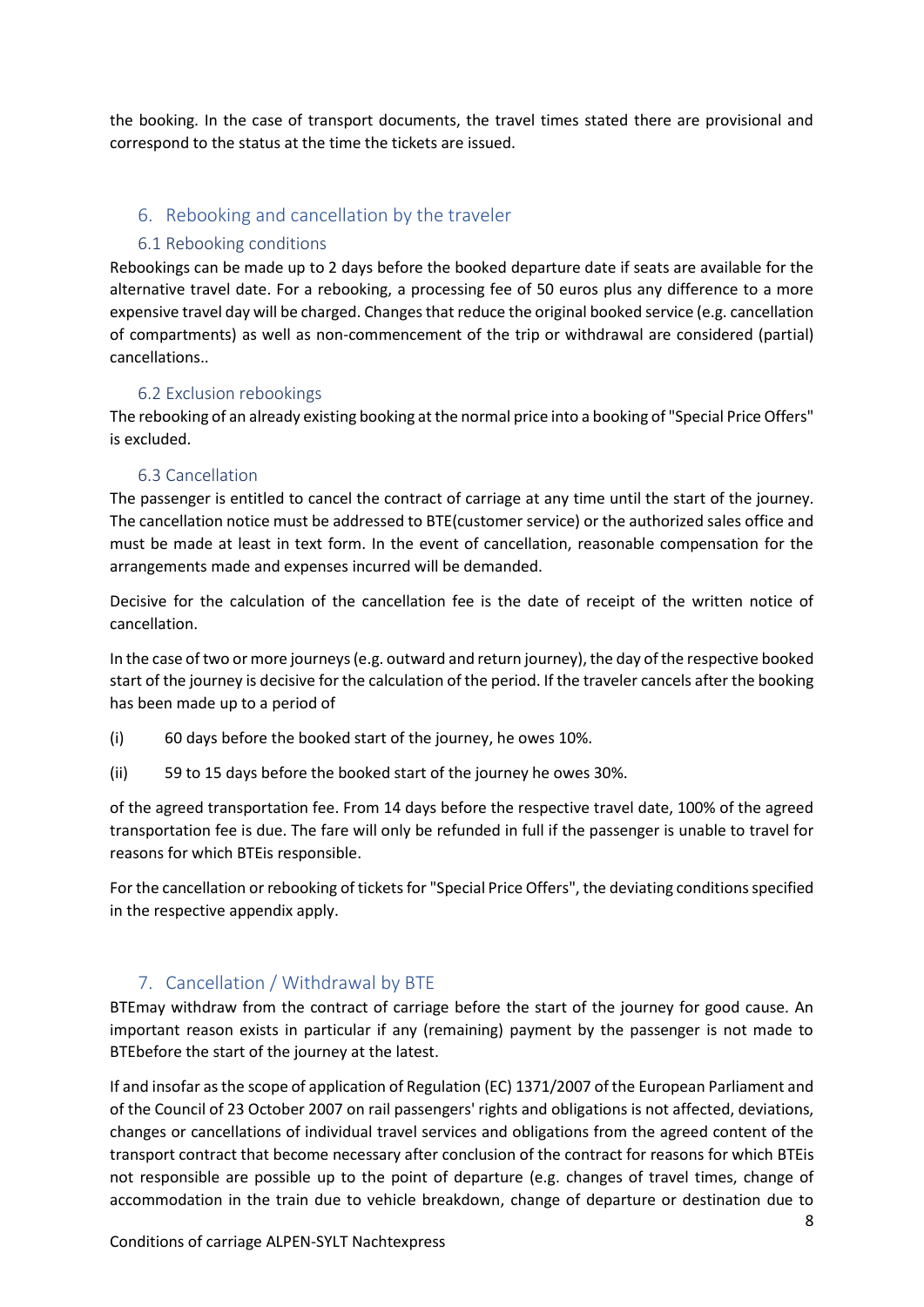construction sites communicated at short notice or impassability of the route, strike, natural disasters, official measures, or similar).

Likewise, BTEmay withdraw from the contract of carriage up to 30 days before the day of the journey if the booking volume for a NEX is so low or to be expected that the performance of the train journey is associated with unreasonable costs for AUTOZUG Sylt.

In the event of a significant change to an essential transport service or obligation, the passenger is entitled to withdraw from the contract free of charge. The passenger must assert these rights immediately after being informed by AUTOZUG Sylt. Both in the event of a significant change to an essential transport service or obligation and withdrawal by BTEfrom the transport contract, the passenger will be reimbursed for the travel price already paid for the cancelled service; there is no further entitlement to reimbursement or compensation.

#### <span id="page-8-0"></span>8. Liability of the traveler

#### 8.1 Compliance with obligations

<span id="page-8-1"></span>The passenger is obliged to comply with the obligations set forth in the Conditions of Carriage.

#### 8.2 Liability reasons

<span id="page-8-2"></span>The passenger shall be liable to the carrier for any loss or damage caused by his failure to comply with these obligations, unless he proves that the loss or damage was caused by circumstances which he could not avoid and the consequences of which he was unable to prevent, despite exercising the care required of a diligent passenger. This provision shall not affect the carrier's liability in accordance with Articles 26 and 33, paragraph 1 of CIV as amended by Annex I to Regulation (EC) 1371/2007 of the European Parliament and of the Council of 23 October 2007 on rail passengers' rights and obligations.

#### 8.3 Limitation

<span id="page-8-3"></span>The provisions of Article 60 of CIV as amended by Annex I to Regulation (EC) 1371/2007 of the European Parliament and of the Council of 23 October 2007 on rail passengers' rights and obligations shall apply to the limitation of claims arising from the transport contract.

#### 9. Liability towards travelers

<span id="page-8-4"></span>The liability of BTEtowards passengers for train cancellations and delays is governed by Art. 15 et seq. of Regulation (EC) 1371/2007 of the European Parliament and of the Council of 23 October 2007 on rail passengers' rights and obligations.

#### 10.Complaints and claims handling

<span id="page-8-5"></span>A passenger rights form is available to the passenger for asserting the claim for compensation under No. 9, either

(i) depending on availability, on the delayed train or at the destination station.

(ii) on www.nachtexpress.de to express

If possible, the claim for compensation should be submitted to Customer Service (see contact from No. 13) or online at [www.nachtexpress.de/fahrgastrechte/,](file:///C:/Users/Sandy.Kruse/AppData/Local/Microsoft/Windows/INetCache/Content.Outlook/Q48OSUOZ/www.nachtexpress.de/fahrgastrechte/) enclosing the completed Passenger Rights Form and the last ticket issued. This does not preclude other means of assertion. Travelers can also find more information on the subject of passenger rights at www.fahrgastrechte.info. There, travelers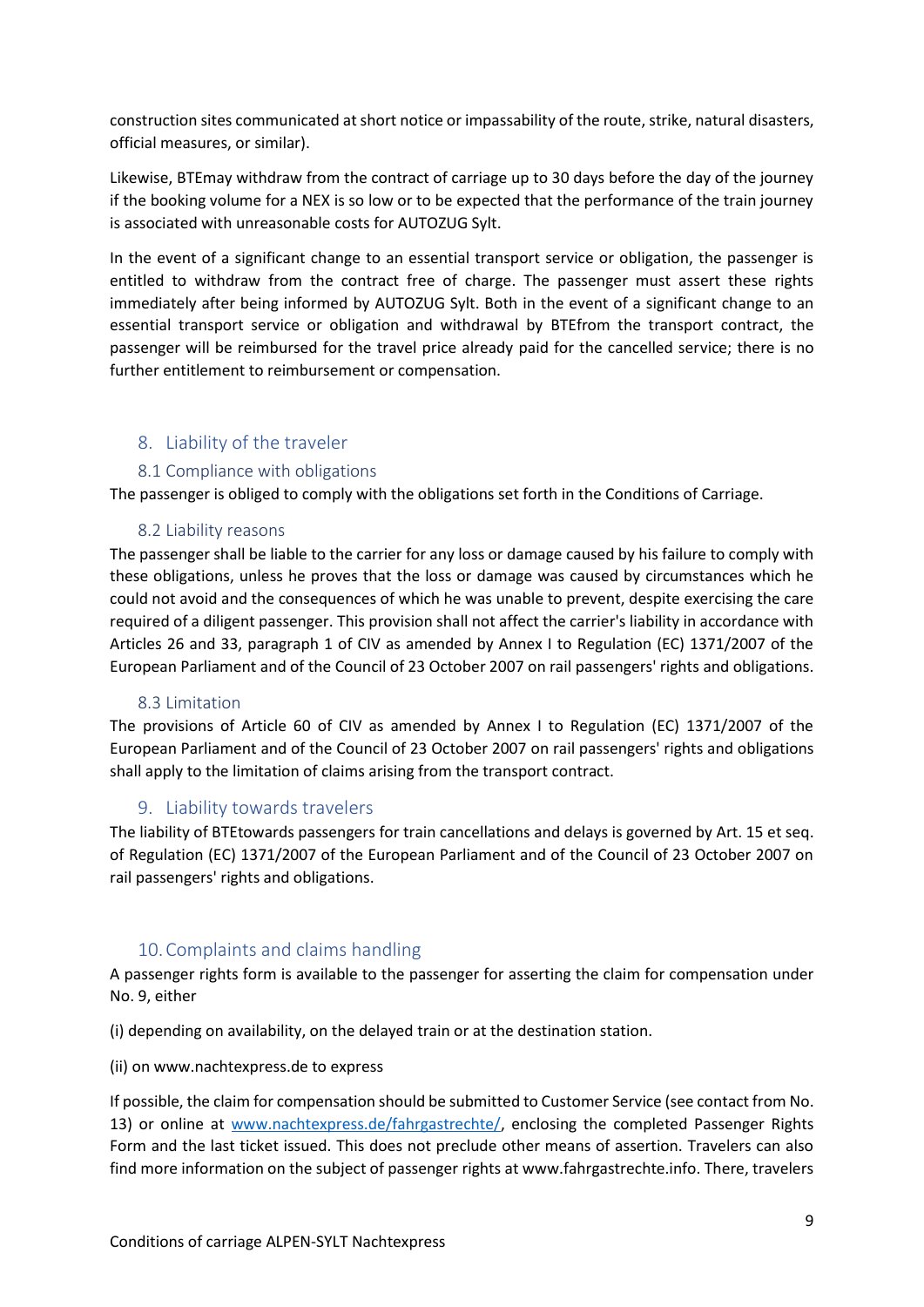can also read the current regulations on the subject of reimbursement (e.g., of the cost of alternative means of transportation)

#### 11. Electronic data processing

<span id="page-9-0"></span>BTEprocesses the personal data for the purpose of contract processing and customer service in accordance with the statutory provisions. With the booking confirmation and the ticket, the traveler immediately receives information on data protection in accordance with Art. 13 GDPR (including the person responsible, duration of storage, rights of data subjects, supervisory authority). Further information at www.nachtexpress.de/datenschutz.

#### 12.Applicable law

<span id="page-9-1"></span>The provisions of German law shall apply to the carriage, with the exception of the provisions on the conflict of laws. All services are provided by BTEexclusively under the above conditions. If the contract of carriage is concluded by a merchant in the course of his trade, the exclusive place of jurisdiction is Sylt.

#### 13.Contact

<span id="page-9-2"></span>For booking and travel information, visit [www.nachtexpress.de](http://www.nachtexpress.de/) and email [info@nachtexpress.de.](mailto:info@nachtexpress.de)

Phone customer service: 0049 -4661-7368744